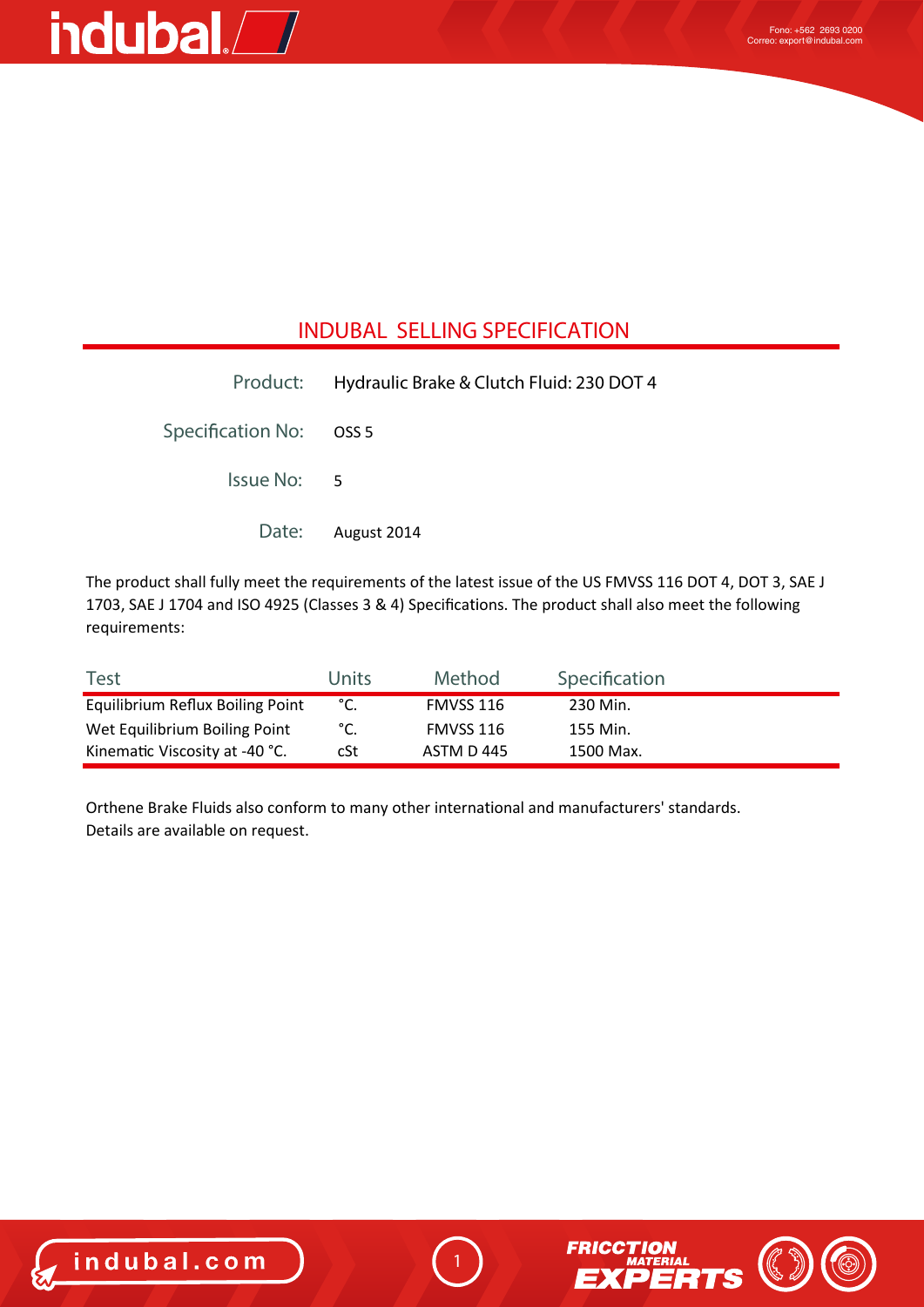# indubal.<sup>7</sup>

| <b>Test Required</b>                     |                    | <b>Typical Results</b>   | Specification                        |
|------------------------------------------|--------------------|--------------------------|--------------------------------------|
| Dry Equilibrium Reflux Boiling Point, °C |                    | 243                      | 230 °C. Min.                         |
| Wet Equilibrium Reflux Boiling Point, °C |                    | 159                      | 155 °C. Min.                         |
| Kinematic Viscosity                      | @ -40 °C, cSt      | 1296                     | 1500 cSt Max.                        |
|                                          | @ 100 °C, cSt      | 2.17                     | 1.5 cSt Min.                         |
| pH                                       |                    | 8.31                     | $7 - 11.5$                           |
| High Temperature Stability, °C           |                    | $-2$                     | +/- $3.0$ °C. Max                    |
| Chemical Stability, °C                   |                    | $+1$                     | +/- $3.0$ °C. Max                    |
| Evaporation, %w/w                        |                    | 68                       | 80% Max                              |
| Fluidity & Appearance                    | @ -40 °C           | Pass, 3 seconds          | No freezing, Bubble time 10 sec. Max |
|                                          | @ -50 °C           | Pass, 6 seconds          | No freezing, Bubble time 35 sec. Max |
| <b>Water Tolerance</b>                   | @ -40 °C           | Clear, 2 seconds         | 10 seconds Max                       |
|                                          | @ +60 $^{\circ}$ C | Clear, No sediment       | Sediment not to exceed 0.05% v/v     |
| Compatibility                            | @ -40 °C           | Clear, No stratification | No stratification                    |
|                                          | @ +60 °C           | Clear, No sediment       | Sediment not to exceed 0.05% v/v     |
| Colour, visual                           |                    | Pale Amber               | Water white to amber                 |
| Water Content, %                         |                    | < 0.20                   | Not required                         |
| Density @ 20 °C, $g/ml$                  |                    | 1.04                     | Not required                         |

### **Corrosion Resistance**

| <b>Tinned Iron</b>        | $\Delta$ mg/cm <sup>2</sup> | $-0.01$ | $0.2$ Max                                  |
|---------------------------|-----------------------------|---------|--------------------------------------------|
|                           | Appearance                  | Good    | No pitting or etching                      |
| Steel                     | $\Delta$ mg/cm <sup>2</sup> | Nil     | $0.2$ Max                                  |
|                           | Appearance                  | Good    | No pitting or etching                      |
| Aluminium                 | $\Delta$ mg/cm <sup>2</sup> | $+0.01$ | $0.1$ Max                                  |
|                           | Appearance                  | Good    | No pitting or etching                      |
| Cast Iron                 | $\Delta$ mg/cm <sup>2</sup> | $+0.02$ | $0.2$ Max                                  |
|                           | Appearance                  | Good    | No pitting or etching                      |
| <b>Brass</b>              | $\Delta$ mg/cm <sup>2</sup> | $-0.04$ | $0.4$ Max                                  |
|                           | Appearance                  | Good    | No pitting or etching                      |
| Copper                    | $\Delta$ mg/cm <sup>2</sup> | $-0.08$ | $0.4$ Max                                  |
|                           | Appearance                  | Good    | No pitting or etching                      |
| Zinc                      | $\Delta$ mg/cm <sup>2</sup> | $+0.07$ | $0.4$ Max                                  |
|                           | Appearance                  | Good    | No pitting or etching                      |
| <b>Fluid Appearance</b>   |                             | Pass    | No crystallisation or gelling              |
| Sediment %                |                             | < 0.05  | $< 0.1\%$                                  |
| pH                        |                             | 7.98    | $7 - 11.5$                                 |
| Rubber Diameter Change mm |                             | 0.17    | $+1.40$ Max                                |
| Hardness Change °IRHD     |                             | $-1$    | -15 °IRHD Max                              |
| Appearance                |                             | Pass    | No sloughing, blistering or disintegration |
|                           |                             |         |                                            |

#### **Oxidation Resistance**

| Cast Iron | $\Delta$ mg/cm <sup>2</sup> | $+0.03$ |                          |
|-----------|-----------------------------|---------|--------------------------|
|           | Appearance                  | Pass    | No pitting or roughening |
| Aluminium | $\Delta$ mg/cm <sup>2</sup> | $+0.01$ | $0.05$ Max               |
|           | Appearance                  | Pass    | No pitting or roughening |

2